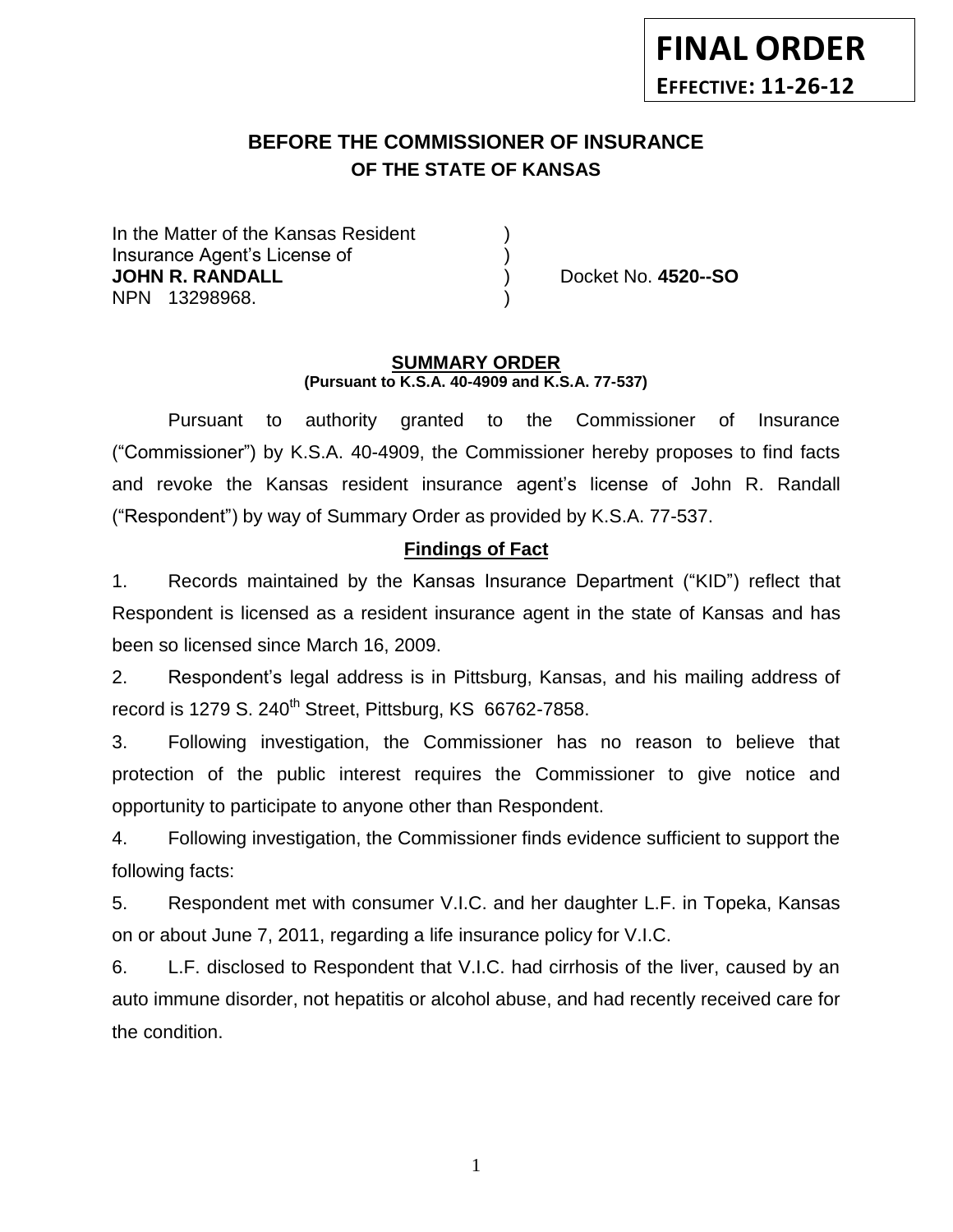7. Question number 6 of the Old American Insurance Company ("Old American") application asks, "In the past 24 months have you had liver disease including cirrhosis, kidney failure, kidney dialysis or renal insufficiency or alcohol or drug abuse.

8. Respondent advised V.I.C. that she should answer "no" to the question.

9. Respondent completed the application, marked "no" on question number 6.

10. Responded mouthed "no" on question number 6 when V.I.C. completed the telephone verification.

11. Respondent certified on the application that he knew "of no factors affecting the insurability of the proposed insured(s) except as stated."

12. The Old American policy was issued effective August 1, 2011.

13. V.I.C. entered hospice care in August and died November 25, 2011, of end stage liver disease.

14. The company initially denied the claim for benefits under the policy but paid the claim after further investigation.

15. By letter dated September 17, 2012, and addressed to Respondent at his address of record, counsel for KID invited Respondent to reply in writing by mail or email if he disputed the foregoing facts.

16. On September 19, 2012, Respondent left a voice mail message generally denying any knowledge of V.I.C.'s liver condition but did not respond in writing.

17. By letter of October 16, 2012, counsel for KID requested that Respondent provide a written response and answer specific questions regarding his contact with V.I.C.

18. To date, Respondent has not replied, and the letter has not been returned; thus, the facts are deemed to be undisputed.

19. In August 2011, Old American terminated Respondent's appointment following a report that Respondent had induced a consumer to surrender life insurance policies, loan Respondent the proceeds, and purchase new policies through Respondent.

20. Apparently, Respondent and the consumer reached an understanding, and the consumer did not wish to cooperate with KID's investigation.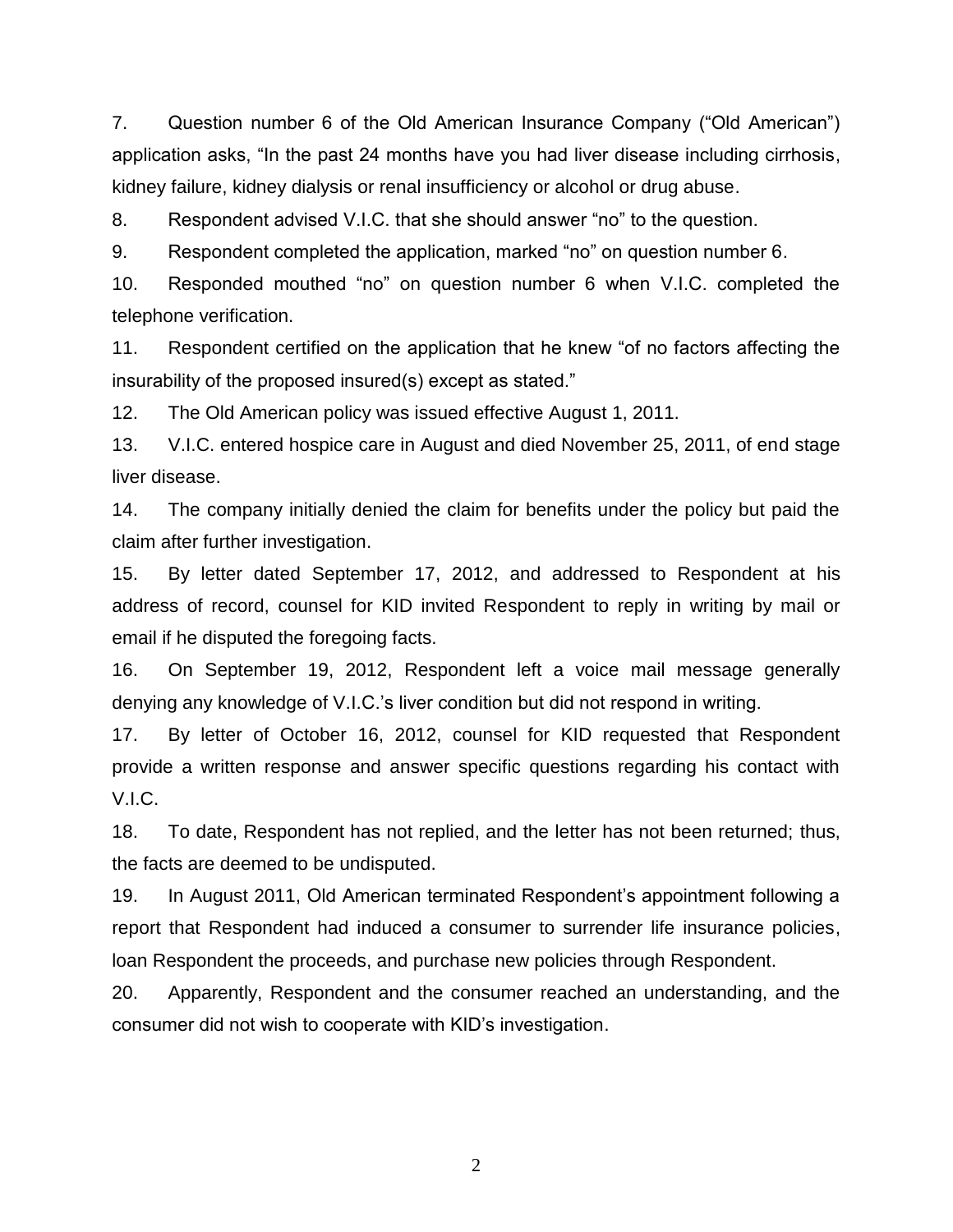## **Applicable Law**

21. K.S.A. 40-4909(a) provides, in relevant part:

"The commissioner may deny, suspend, revoke or refuse renewal of any license issued under this act if the commissioner finds that the applicant or license holder has . . .

(7) Admitted to or been found to have committed any insurance unfair trade practice or fraud in violation of K.S.A. 40-2404 and amendments thereto.

(8) Used any fraudulent, coercive, or dishonest practice or demonstrated any incompetence, untrustworthiness or financial irresponsibility in the conduct of business in this state or elsewhere. . . ." K.S.A. 2011 Supp. 40- 4909(a).

22. "Making false or fraudulent statements on or with reference to an application for an insurance policy, for the purpose of obtaining a fee, commission, money or other benefit from any insurer, agent, broker or individual" is an unfair trade practice or fraud. K.S.A. 2011 Supp. 40-2404(11).

23. In addition, the Commissioner may revoke any license issued under the Insurance Agents Licensing Act if the Commissioner finds that the interests of the insurer or the insurable interests of the public are not properly served under such license. K.S.A. 2010 Supp. 40-4909(b).

## **Conclusions of Law**

24. The Commissioner has jurisdiction over Respondent as well as the subject matter of this proceeding, and such proceeding is held in the public interest.

25. The Commissioner finds that Respondent's license may be revoked pursuant to K.S.A. 40-4909(a)(7) because Respondent has committed an insurance unfair trade practice or fraud by making false statements on and relative to an application for an insurance policy.

26. The Commissioner further finds that Respondent's license may be revoked pursuant to K.S.A. 40-4909(a)(8) because Respondent has demonstrated a lack of trustworthiness in his limited response to KID's inquiries, his failure to respond at all to follow-up questions, and his dealings with the consumer who loaned him money derived from an insurance product.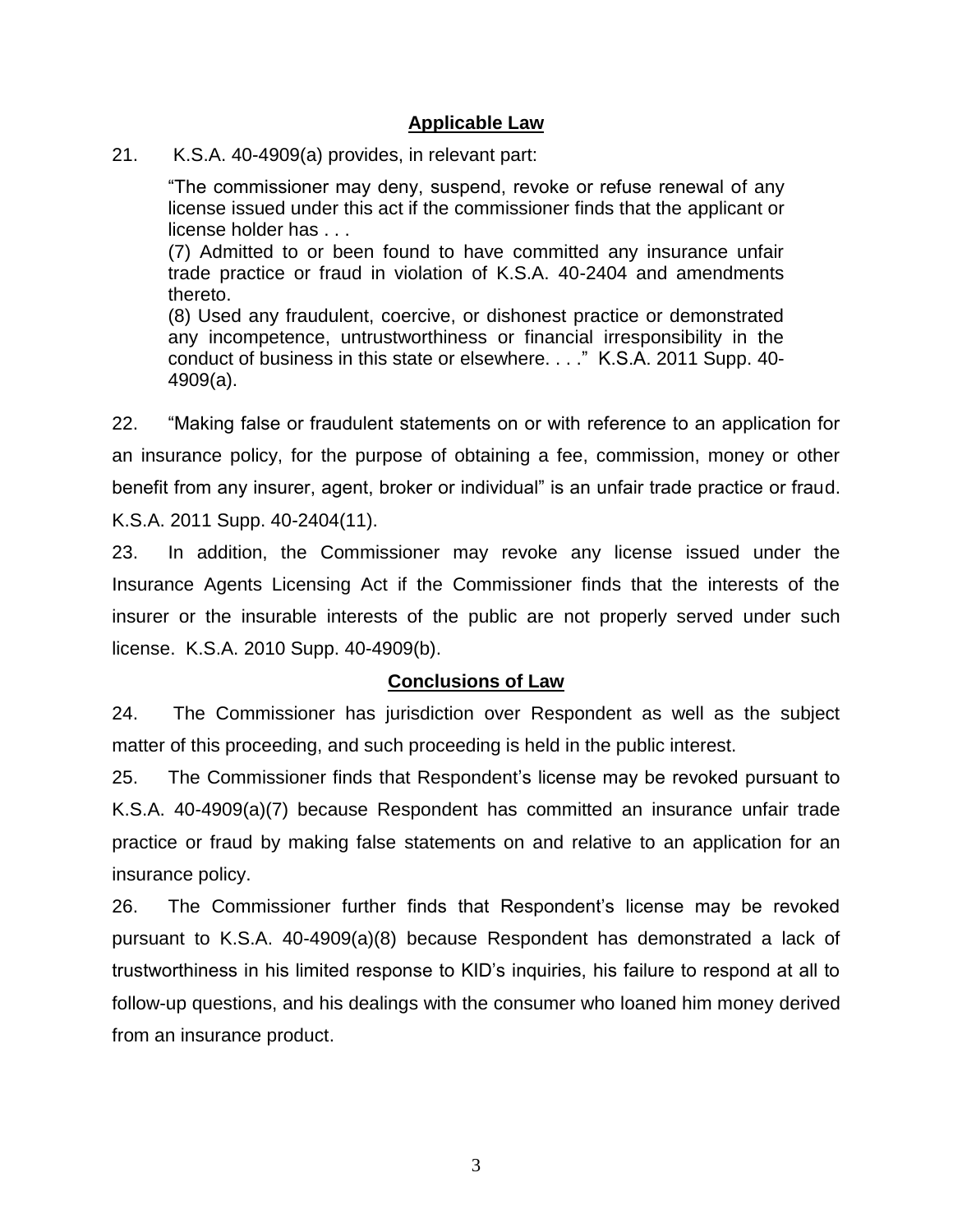27. Based on the foregoing findings, the Commissioner concludes that sufficient grounds exist for the revocation of Respondent's insurance agent license pursuant to K.S.A. 2010 Supp. 40-4909(a).

28. Further, the Commissioner finds that Respondent's license should be revoked pursuant to K.S.A. 40-4909(b) because it is not serving the interests of the insurer or the insurable interests of the public.

29. Based on the facts and circumstances set forth herein, it appears that the use of summary proceedings in this matter is appropriate, in accordance with the provisions set forth in K.S.A. 77-537(a), in that the use of summary proceedings does not violate any provision of the law, the protection of the public interest does not require the KID to give notice and opportunity to participate to persons other than Respondent, and after investigation, KID believes in good faith that the allegations will be supported to the applicable standard of proof.

## **Policy to be Served**

Before issuing an insurance agent license, the Commissioner must determine that the applicant is qualified and has not committed any act that would be grounds for denial, suspension, or revocation. K.S.A. 40-4905(b). Further, the Commissioner may revoke any license issued under the Insurance Agents Licensing Act if the Commissioner finds that the interests of the insurer or the insurable interests of the public are not properly served under the license. The following action is appropriate to promote the security and integrity of the insurance business and protect insurance consumers by licensing, or continuing to license, persons or entities to sell, solicit, or negotiate insurance in the State of Kansas only if their conduct indicates they are both qualified and trustworthy.

**THE COMMISSIONER OF INSURANCE THEREFORE ORDERS** that the Kansas resident insurance agent's license of **JOHN R. RANDALL** is hereby **REVOKED,** and **JOHN R. RANDALL** shall **CEASE and DESIST** from the sale, solicitation, or negotiation of insurance, receiving compensation deriving from the sale, solicitation, or negotiation of insurance conducted on and after the effective date of this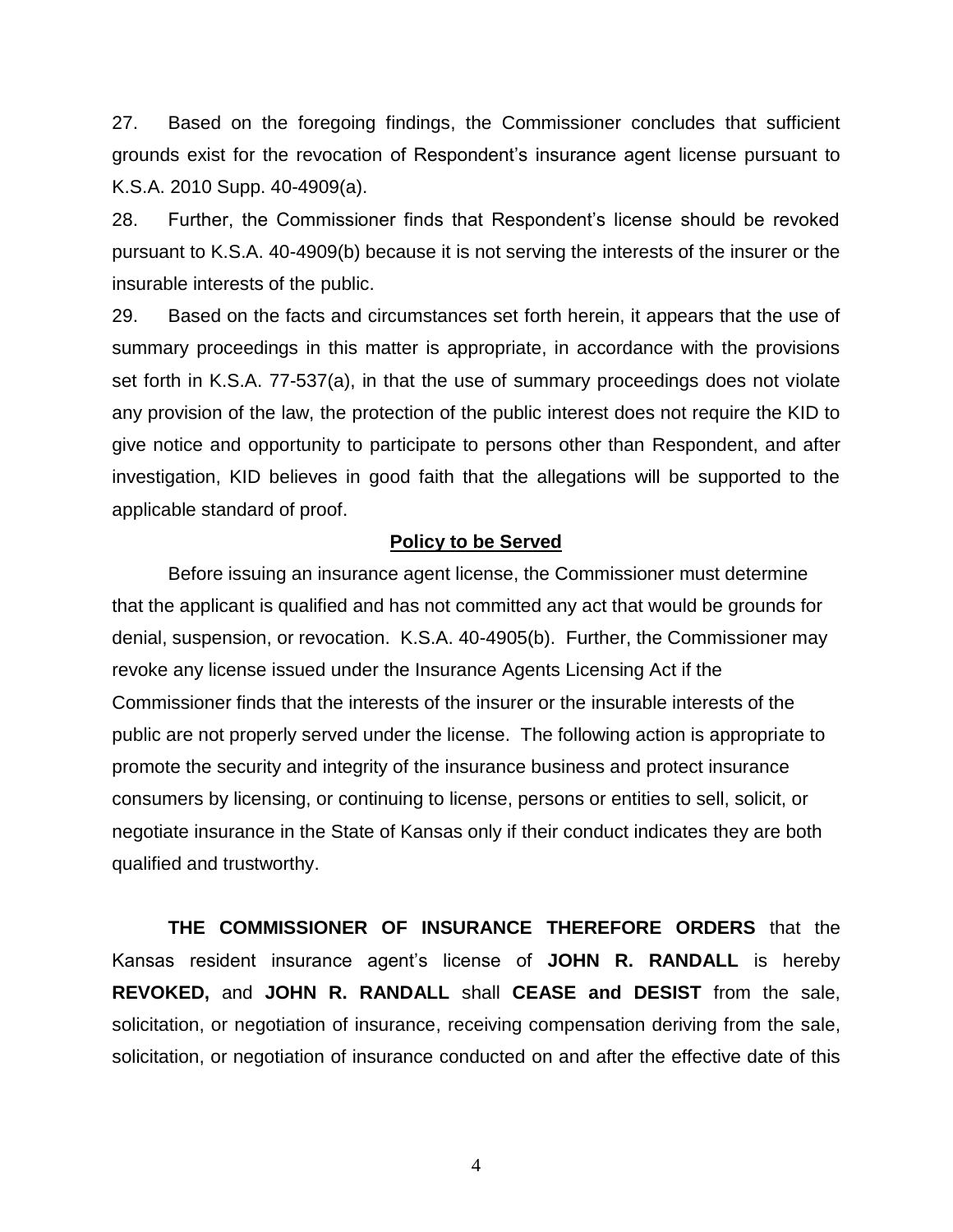order, or performing any act toward the solicitation of or transaction of any business of insurance from and after the effective date of this order.

**It is further ordered**, pursuant to KSA 77-415(b)(2)(A), that this order is designated by KID as precedent.

# **IT IS SO ORDERED THIS \_\_8th\_\_ DAY OF NOVEMBER 2012, IN THE CITY OF TOPEKA, COUNTY OF SHAWNEE, STATE OF KANSAS.**



\_/s/ Sandy Praeger\_\_\_\_\_\_\_\_\_\_\_\_\_\_\_\_ Sandy Praeger Commissioner of Insurance

BY:

\_/s/ Zachary J.C. Anshutz\_\_\_\_\_\_\_\_\_\_ Zachary J.C. Anshutz General Counsel

# **NOTICE OF RIGHTS TO HEARING AND REVIEW**

**Within fifteen (15) days of the date of service of this Summary Order, Respondent** may submit a written request for a hearing pursuant to K.S.A. 77-537 and K.S.A. 77-542. Any request for a hearing should be addressed to the following:

Zachary J.C. Anshutz, General Counsel Kansas Insurance Department 420 S.W. 9<sup>th</sup> Street Topeka, Kansas 66612

If a hearing is requested, the Kansas Insurance Department will serve notice of the time and place of the hearing and information on procedures, right of representation, and other rights of parties relating to the conduct of the hearing.